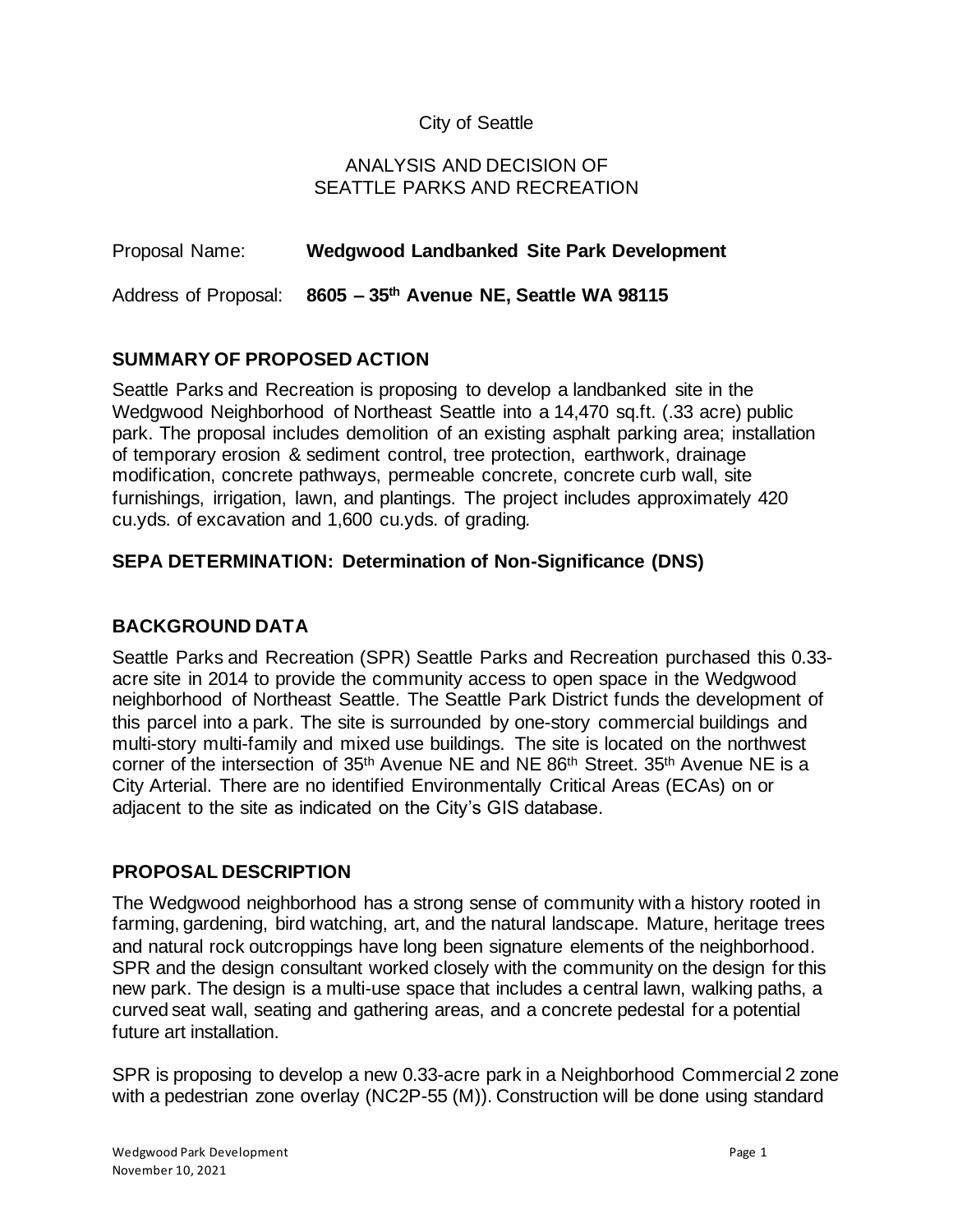construction practices and equipment. The work involves the demolition of the existing asphalt parking area, installation of temporary erosion & sediment control, tree protection and earthwork. Park development includes the construction of concrete pathways using permeable concrete, concrete curb walls and the installation of site furnishings, irrigation, lawn, and plantings. The project includes approximately 420 cu.yds. of excavation and 1,600 cu.yds. of grading to reach the final design contours. All the applicable BMP's for construction site management will be implemented during construction.

# **ANALYSIS – SEPA**

Initial disclosure of potential impacts from this project was made in the applicant's environmental checklist, dated November 1, 2021. The basis for this analysis and decision is formed from information in the checklist, the lead agency's familiarity with the site and experience with the review of similar projects.

The SEPA Overview Policy (SMC 23.05.665) discusses the relationship between the City's code/policies and environmental review. The Overview Policy states, in part, "[w]here City regulations have been adopted to address an environmental impact; it shall be presumed that such regulations are adequate to achieve sufficient mitigation". The Policies also discuss in SMC 23.05.665 D1-7, that in certain circumstances it may be appropriate to deny or mitigate a project based on adverse environmental impacts. This may be specified otherwise in the policies for specific elements of the environment found in SMC 25.05.675. In consideration of these policies, a more detailed discussion of some of the potential impacts is appropriate.

## **Short Term Impacts**

The following temporary or construction-related impacts are expected: hydrocarbon emissions from construction vehicles and equipment; increased dust caused by construction activities; potential soil erosion and disturbance to subsurface soils during site work; increased noise and traffic from construction equipment and personnel.

Several adopted codes and/or ordinances provide mitigation for some of the identified impacts. The Stormwater, Grading and Drainage Control Code requires that soil erosion control techniques be initiated for the duration of construction. Erosion will be prevented by implementation of a required Temporary Erosion Control and Sedimentation Plan. Best Management Practices, such as mulching and seeding will be implemented at the site to minimize erosion during construction. Puget Sound Clean Air Agency regulations require control of fugitive dust to protect air quality. The Building Code provides for construction measures and life safety issues. The Noise Ordinance regulates the time and amount of construction noise that is permitted in the city. Compliance with these codes and/or ordinances will lessen the environmental impacts of the proposed project. While there will be a short-term increase in greenhouse gas emissions during construction, overall usage at the expanded park will not change, and the existing park will remain open during the construction activities.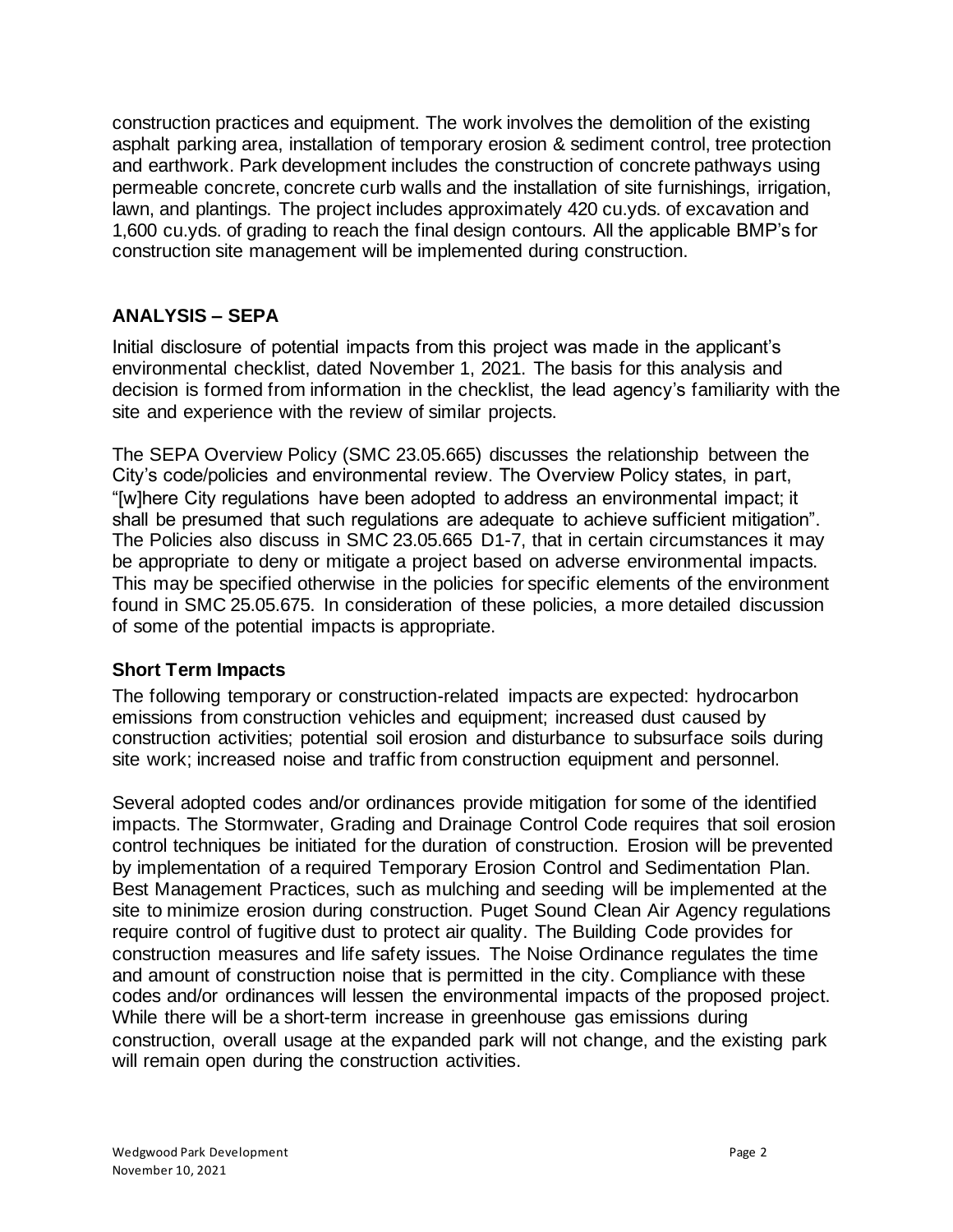The impacts associated with the construction are expected to be minor and of relatively short duration. Compliance with the above applicable codes and ordinances will reduce or eliminate most adverse short-term impacts to the environment. However, impacts from construction traffic and construction noise warrant further discussion.

# *Construction Traffic*

There are adequate areas on-site for the construction crews and equipment. The site is adjacent to an arterial street which provide convenient truck access consistent with the requirements of the Street Use Ordinance. There will be limited construction traffic beyond materials, equipment and construction workers entering and leaving the site. The site is adjacent to 35th Avenue NE, a City arterial. Given the proximity of a City arterial, construction access and materials hauling can be accommodated consistent with City requirements and with little or no impacts to the adjacent residential neighborhood. As such, traffic impacts associated with the project construction are not anticipated to be significant and thus no conditioning is necessary or warranted.

#### *Noise*

Construction activities will be confined to weekdays. Hours of construction are limited by the Seattle Noise Ordinance, SMC ch. 25.08, to 7:00 a.m. and ten 10:00 p.m. on weekdays (SMC 25.08.425). The reality of the local construction industry is that contractors typically work from 7 a.m. to 4 p.m.; the likelihood that any construction activities will occur up to 10 p.m. is slight. The Noise Ordinance also regulates the loudness (dB) of construction activities, measured fifty (50) feet from the subject activity or device. The City has dedicated noise inspectors to monitor construction activities and respond to construction complaints. Compliance with the City's Noise Ordinance will prevent any significant adverse short-term noise impacts and thus no further conditioning is necessary or warranted.

Compliance with applicable codes, ordinances and regulations will be adequate to achieve sufficient mitigation.

## **Long Term Impacts**

#### *Recreation*

With the completion of this park, there will be a new recreation opportunity in the neighborhood. No significant long-term adverse recreation impacts associated with the operation of the new park are anticipated, and no mitigation is warranted or necessary.

## *Traffic & Parking*

The proposed improvements will add a park to better serve the Wedgwood neighborhood. The park will serve the local neighborhood; it is unlikely that people will drive to the park. No parking is being provided on site but there is on-street parking to accommodate people that do drive to the park or drive to surrounding businesses and also take advantage of the new public open space. No significant adverse traffic and/or parking impacts associated with the improvements are anticipated and thus no mitigation is warranted or necessary.